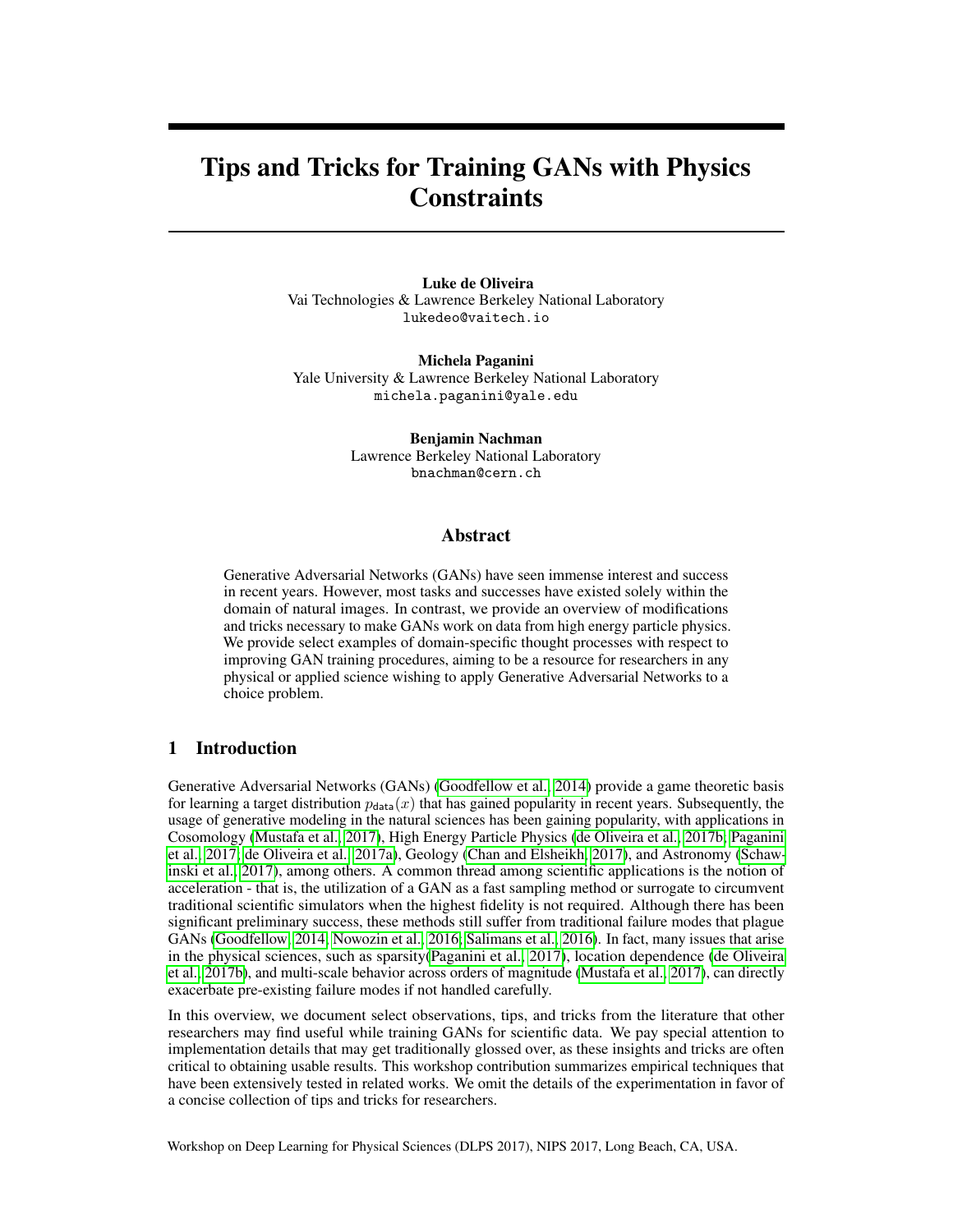This exposition is organized as follows. Section [1.1](#page-1-0) provides a very brief introduction to GANs, Section [2](#page-1-1) describes a solution to model sparsity in scientific data, Section [3](#page-1-2) poses an attribute conditioning problem in the context of interpolation, and finally, Section [4](#page-2-0) mentions some brief observations around training procedures given the observations in Sections [2](#page-1-1) and [3.](#page-1-2)

#### <span id="page-1-0"></span>1.1 Generative Adversarial Networks

Generative Adversarial Networks cast the task of training a deep generative model as a two-player non-cooperative minimax game in which both players are parameterized as deep neural networks. In particular, a *generator* network is tasked with mapping a latent prior  $z \sim p_z(z)$ ,  $z \in \mathcal{Z}$  to a reputable synthetic sample that a *discriminator* network is unable to distinguish as being a real (from  $p_{\text{data}}(x)$ ) or fake sample. Though GANs can be shown to minimize a quantity closely related to the Jensen-Shannon divergence, they suffer from a variety of issues related to mode collapse, instability, and lack of reliable metrics.

We now dive in to specific qualities, specifically around image-based representations in the sciences, that are unique for building GANs.

#### <span id="page-1-1"></span>2 Sparsity

In direct opposition to natural images, most data from the sciences is inherently sparse. Even though GANs are not directly designed for this, previous work [\(de Oliveira et al., 2017b;](#page-3-2) [Paganini et al.,](#page-3-3) [2017;](#page-3-3) [de Oliveira et al., 2017a\)](#page-3-4) has explored this and multiple solutions have been proposed different solutions. A simple approach is to utilize Rectified Linear Units (ReLU) [\(Maas et al.\)](#page-3-10) to directly induce sparsity in an output layer. However, since ReLU units produce sparse gradients in the generator, care must be given to the training procedure, which is highlighted in in Section [4.](#page-2-0)

Though utilizing ReLU pointwise nonlinearities induces sparsity, we have no guarantees as to whether or not each generated sample is sparse with an occupancy commensurate with the distribution of sparsity over a full data distribution. A simple solution is to design a quantity closely related to sparsity that the discriminator can utilize to encourage the generator to produce samples at an adequate sparsity. A suggested quantity [\(de Oliveira et al., 2017a\)](#page-3-4) is defined as follows

<span id="page-1-3"></span>
$$
\text{softsparsity}(X) = \left(\frac{1}{nm}\right) \left\| \frac{|X|^{\alpha} + |X|^{-\beta}}{|X|^{\alpha} + |X|^{-\beta} + 1} \right\|_1, \tag{1}
$$

where  $\alpha, \beta > 0$  and  $X \in \mathbb{R}^{m \times n}$ . In addition, all powers and  $|\cdot|$  operators are assumed to act pointwise on X, and  $\|\cdot\|_1$  is the entry-wise 1-norm rather than the induced norm. Examining Eqn. [1,](#page-1-3) we note that softsparsity :  $\mathbb{R}^{m \times n} \longrightarrow [0, 1]$ , and that in the limit as

$$
\lim_{\alpha,\beta \to \infty} \text{softsparsity}(X) = \frac{1}{mn} \sum_{i < m} \sum_{j < n} \mathbb{I}[X_{i,j} \neq 0],\tag{2}
$$

which is the standard definition of sparsity (or occupancy).

Augmenting the discriminator with this value for generated and data samples allows the discriminator to feed gradient information to the generator. However, we can go one step further and include a minibatch discrimination [\(Salimans et al., 2016\)](#page-3-9) layer acting just on this value across a minibatch, encouraging the generator to correctly reproduce the distribution of sparsity.

### <span id="page-1-2"></span>3 Attribute Conditioning

For most scientific applications such as High Energy Physics and Cosmology, we need to not only learn  $p_{data}(x)$ , but also approximate  $p_{data}(x|\xi)$ , where  $\xi$  is a vector of conditioning attributes. This is crucial for most scientific applications, where  $\xi$  is of theoretical importance to be able to either condition on or interpolate between.

With respect to parameter interpolation, we assume we have parameters  $\xi$  which we would like to interpolate between. Formally, we have a set of values of  $\xi_i \in \Xi$ , with the key property that  $\Xi$  is finite and is sparsely sampled. We would like to, for any  $\xi^* \in Conv(\Xi)$ , be able to directly sample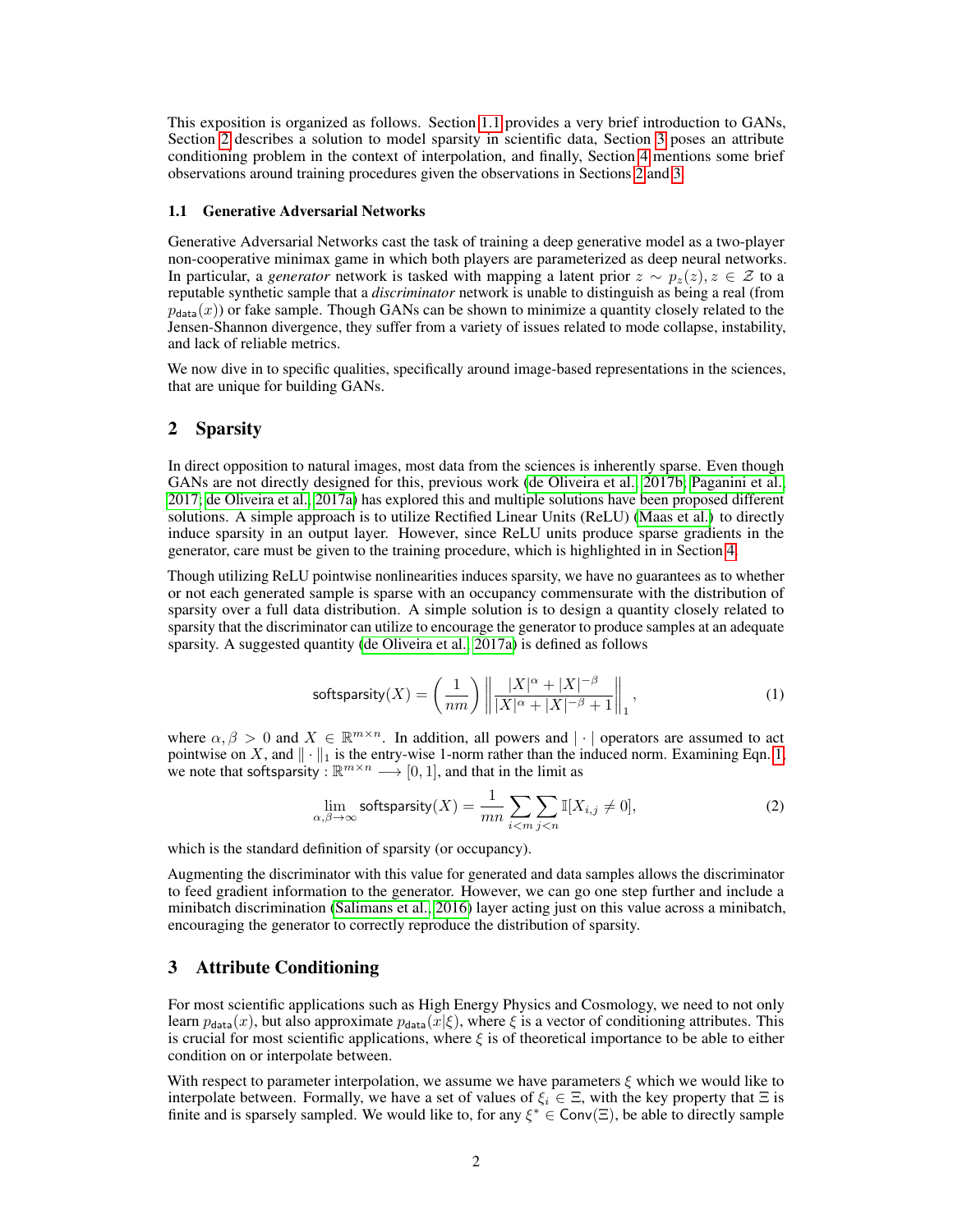from this continuous distribution. This allows dense interpolation in spite of finite samples in a conditioning space.

In this case, categorical conditioning can be taken care of using traditional methods [\(Mirza and](#page-3-11) [Osindero, 2014;](#page-3-11) [Odena et al., 2016\)](#page-3-12). For continuous values, a simple methodology to condition on continuous characteristics is designed. A separate output/submodel of the discriminator,  $h(x)$ , is tasked with reconstructing each element of  $\xi$ . Define individual distances  $d_i(h(x)_i, \xi_i)$  where the index  $i$  tracks each feature in conditioning space. We can the require both the discriminator and generator to minimize

$$
\mathcal{L}_{\text{conditional}} = \sum_{i=1}^{\dim(\xi)} \lambda_i d_i(h(x)_i, \xi_i), \tag{3}
$$

where the  $\lambda_i$  are hyperparameters dictating scaling and relative importance of one vectorial components' loss with respect to the remaining components [\(de Oliveira et al., 2017a\)](#page-3-4) losses.

## <span id="page-2-0"></span>4 Training

We now turn to high level observations of training procedures for GANs on scientific data. As noted in Section [2,](#page-1-1) image-represented data from natural sources tends to be quite sparse. In addition, pixel intensities can span many more orders of magnitude than natural images. This necessitates paying close attention to gradient properties and batch sizes. Sparse images with high dynamic range require a larger batch size in order to smooth out gradients during each update step because most parameters receive no update in a small batch. In addition, the sparsity levels in images can very easily lead to a truth bit being present in generated samples. To solve this, and to discourage this violation of the generator distribution being absolutely continuous with respect to  $p_{data}$  [\(Nowozin et al., 2016\)](#page-3-8), label flipping is used in order create more overlap.

For scientific applications, complete exploration of the data support is essential for any GAN-based system to be useful. Inasmuch as it directly encourages this behavior through batch-level statistics, minibatch discrimination [\(Salimans et al., 2016\)](#page-3-9) has proven useful to aid in this direction.

Note that many of the observations mentioned in this exposition are irrespective of GAN formulation. Recent work examining alternative divergences for training GANs [\(Arjovsky et al., 2017;](#page-2-1) [Bellemare](#page-2-2) [et al., 2017;](#page-2-2) [Gulrajani et al., 2017\)](#page-3-13) is completely compatible with the observations elucidated upon here. In particular, although recent work has suggested that most GAN formulations are empirically equivalent [\(Lucic et al., 2017\)](#page-3-14), we posit that an additional dimension of importance in understanding trade-offs of different GAN formulations should be the transferability and utility in transfer learning or simulator settings, as this provides an application-specific notion of coverage and quality.

## 5 Conclusion

We have provided a brief exposition into some considerations in applying Generative Adversarial Networks in scientific settings. In particular, we highlighted a subset of ways in which domain understanding, coupled with understanding of GAN dynamics, can lead to improvements to enable progress in fields which use generative modeling as a tool. We hope this exposition will be useful to researchers who work in science as both a reference and inspiration to think creatively about unique problem constraints and how to design good algorithms to either take advantage of or accommodate the nature of domain data.

#### **References**

<span id="page-2-1"></span>Arjovsky, M., S. Chintala, and L. Bottou 2017. Wasserstein GAN.

<span id="page-2-2"></span>Bellemare, M. G., I. Danihelka, W. Dabney, S. Mohamed, B. Lakshminarayanan, S. Hoyer, and R. Munos 2017. The Cramer Distance as a Solution to Biased Wasserstein Gradients.